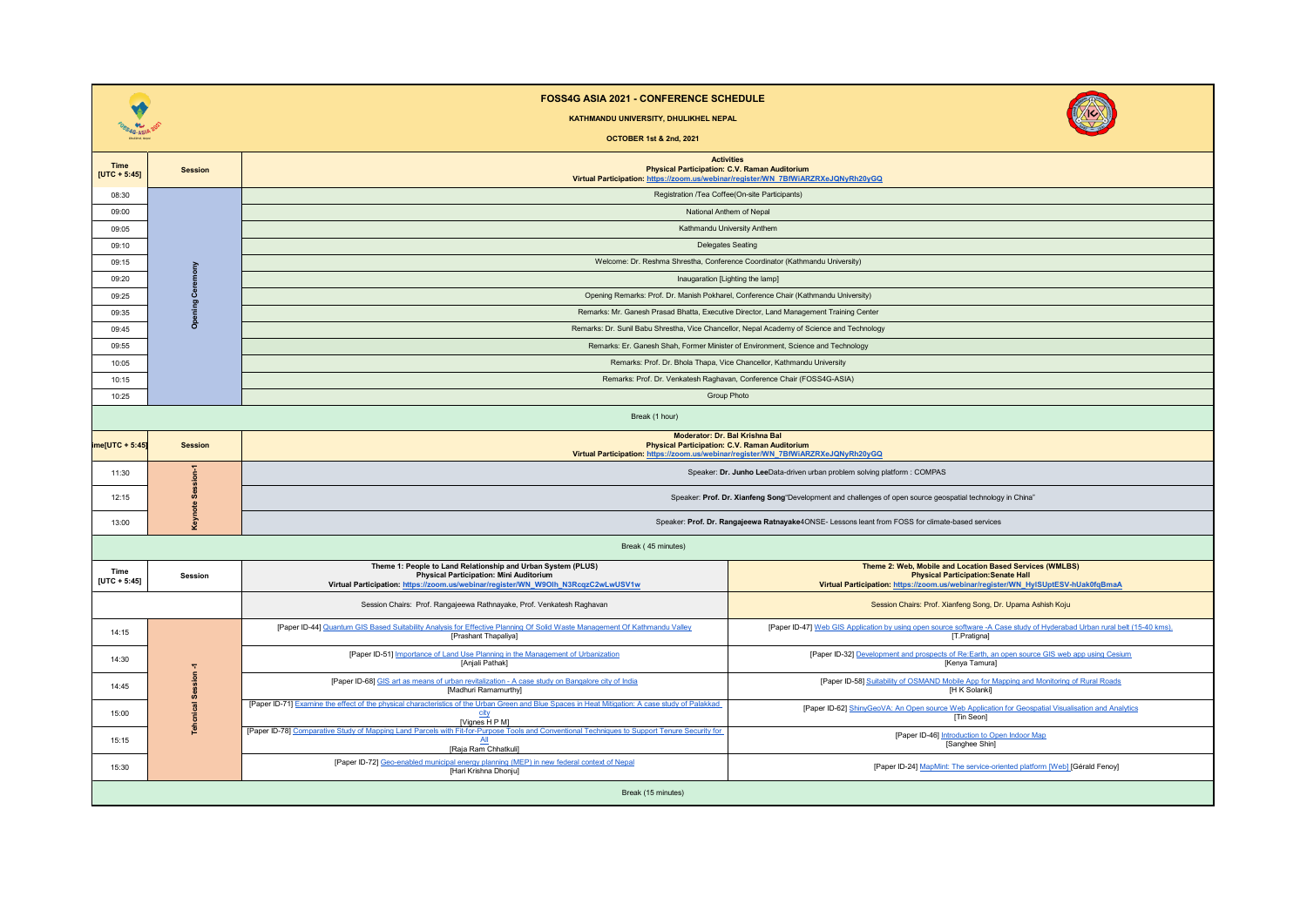| Time<br>$[UTC + 5:45]$ | Session                                                                                                                                                                                   | Theme 6: Innovative Technologies, Research and Experience Sharing in Geospatial Capacity Development (IRGCD)<br><b>Physical Participation: Mini Auditorium</b><br>Virtual Participation: https://zoom.us/webinar/register/WN_W9Olh_N3RcqzC2wLwUSV1w | Theme 4: Artificial Intelligence for Geospatial Applications (GeoAl)<br><b>Physical Participation: Senate Hall</b><br>Virtual Participation: https://zoom.us/webinar/register/WN_HyISUptESV-hUak0fqBmaA  |  |  |  |  |
|------------------------|-------------------------------------------------------------------------------------------------------------------------------------------------------------------------------------------|-----------------------------------------------------------------------------------------------------------------------------------------------------------------------------------------------------------------------------------------------------|----------------------------------------------------------------------------------------------------------------------------------------------------------------------------------------------------------|--|--|--|--|
|                        |                                                                                                                                                                                           | Session Chairs: Prof. Ramesh Kr. Maskey, Dr Bharath H Aithal                                                                                                                                                                                        | Session Chairs: Dr. Arun Pratihast, Prof. K.S. Rajan                                                                                                                                                     |  |  |  |  |
| 16:00                  |                                                                                                                                                                                           | [Paper ID-15] Potential of Free and Open Source Software for Education in Developing Countries<br>[Pawan Thapa]                                                                                                                                     | [Paper ID-19] Experimentation with Generative Adversarial Networks for Building Extraction from a Very High-Resolution Remote Sensing Imagerie<br>[Prakash PS]                                           |  |  |  |  |
| 16:15                  |                                                                                                                                                                                           | [Paper ID-50] Teaching Geographic Information Science concepts with QGIS - lessons from 4 years of distance education<br>[André Mano]                                                                                                               | [Paper ID-37] Need of Open Spatial Data Infrastructure: Application of Machine Learning Tools in Disaster Management and Mitigation<br>[Subash Ghimire]                                                  |  |  |  |  |
| 16:30                  |                                                                                                                                                                                           | [Paper ID-48] Passport in my shoe: The History of FOSS4G<br>[Jeff McKenna]                                                                                                                                                                          | [Paper ID-14] Novel approach to delineate cities and their population based on open source GIS applications, machine learning and open-data<br>[L.D.C.H.N. Kalpana]                                      |  |  |  |  |
| 16:45                  | <b>Tehcnical Session-2</b>                                                                                                                                                                | [Paper ID-38] MapServer Project Status Report<br>[Jeff McKenna]                                                                                                                                                                                     | [Paper ID-45] Model Land Fragmentation by Using Feed Forward Neural Network and Decision Tree: Case of Western Province, Sri Lanka<br>[M.N.N. Ranaweera]                                                 |  |  |  |  |
| 17:00                  |                                                                                                                                                                                           | [Paper ID-80] Automated Coastal Monitoring using Deep Learning Techniques using UAV images<br>[Laxmi Thapa]                                                                                                                                         | [Paper ID-28] Object-based Image Classification Using Mask R-CNN and CNN<br>[Batbold Badamdorj]                                                                                                          |  |  |  |  |
| 17:15                  |                                                                                                                                                                                           | [Paper ID-29] Solutions for monitoring air quality: A proposal of air quality monitoring sensor network based on Internet of Things (IoT)<br>[Rojina Shakya]                                                                                        | [Paper ID-25] Multi-layer perceptron-Markov chain- based artificial neural network for modelling Urban Expansion in Ulaanbaatar, Mongolia<br>[Bolorchuluun Chogsom]                                      |  |  |  |  |
|                        |                                                                                                                                                                                           |                                                                                                                                                                                                                                                     |                                                                                                                                                                                                          |  |  |  |  |
|                        |                                                                                                                                                                                           | Program for Conference Day [October 2nd, 2021]                                                                                                                                                                                                      |                                                                                                                                                                                                          |  |  |  |  |
| Time<br>$[UTC + 5:45]$ | Session                                                                                                                                                                                   | <b>Moderator: Sanghee Shin</b><br><b>Physical Participation: Mini Auditorium</b><br>Virtual Participation: https://zoom.us/webinar/register/WN fZn8Q86YSYKjXdiYu8lg2A                                                                               |                                                                                                                                                                                                          |  |  |  |  |
| 08:00                  | Session-2                                                                                                                                                                                 | Speaker: Dr. Sarawut NINSAWAT Title: From Maps to DSS with Big Data and Machine Learning                                                                                                                                                            |                                                                                                                                                                                                          |  |  |  |  |
| 08:45                  |                                                                                                                                                                                           | Speaker: Dr. Nguyen Quang TuanTitle: Application of open source software to build and deploy SDI system for Thua Thien Hue province                                                                                                                 |                                                                                                                                                                                                          |  |  |  |  |
| 09:30                  | Keynote                                                                                                                                                                                   | Speaker: Dr. Iwasaki NobusukeTitle: Where do we come from and where are we going? -15 years progress of OSGeo Japan chapter                                                                                                                         |                                                                                                                                                                                                          |  |  |  |  |
|                        |                                                                                                                                                                                           | Break (15 minutes)                                                                                                                                                                                                                                  |                                                                                                                                                                                                          |  |  |  |  |
| ime[UTC + 5:45]        | Session                                                                                                                                                                                   | Theme 5: Geospatial Technologies in Agriculture, Forest and Environment (GeoAFE)<br><b>Physical Participation: Mini Auditorium</b><br>Virtual Participation: https://zoom.us/webinar/register/WN fZn8Q86YSYKjXdiYu8lg2A                             | Theme 3: Spatial Landuse Planning and Decision Support System (SPDSS)<br><b>Physical Participation: Senate Hall</b><br>Virtual Participation: https://zoom.us/webinar/register/WN_ciRtJgHGRmKtSCKO6_Jjlg |  |  |  |  |
|                        |                                                                                                                                                                                           | Session Chairs: Dr. Nobusuke Iwasaki, Dr. Sarawut Ninsawat                                                                                                                                                                                          | Session Chairs: Raja Ram Chattkuli, Dr. N N Saldhuna (Not Confirmed)                                                                                                                                     |  |  |  |  |
| 10:30                  |                                                                                                                                                                                           | [Paper ID-35] Growth Monitoring and Yield Estimation of Maize field using UAV<br>[Ganesh Pandey]                                                                                                                                                    | [Paper ID-74] Web based spatial planning and decision support system<br>[Suhas S]                                                                                                                        |  |  |  |  |
| 10:45                  |                                                                                                                                                                                           | [Paper ID-34] Multi-temporal Unmanned Aerial Vehicle (UAV) data for Quantitative Measurement of Soil Deposition and River Track Change due to<br>Flooding in an Agricultural Watershed<br>[Sujan Sapkota]                                           | [Paper ID-11] Future land use land cover scenario simulation using Open Source GIS for the City of Banepa and Dhulikhel Municipality, Nepal<br>[Sijan Bhandari]                                          |  |  |  |  |
| 11:00                  |                                                                                                                                                                                           | [Paper ID-30] Banana Acreage estimation using Sentinel-2 data and Google Earth Engine over Chamarajanagar district, Karnataka, India<br>[Barsale Sayali Bhagwan]                                                                                    | [Paper ID-73] AI based Land use Planning for Nepal[Purna Nepali]                                                                                                                                         |  |  |  |  |
| 11:15                  | <b>Technical Session -3</b>                                                                                                                                                               | [Paper ID-65] Multi criteria evaluation for potential forest ecosystem resilience<br>[S. Mira Shivani]                                                                                                                                              | [Paper ID-55] Spatio-temporal dynamics of chamarajanagar region, Karnataka, India<br>[Rajeshwari N]                                                                                                      |  |  |  |  |
| 11:30                  |                                                                                                                                                                                           | [Paper ID-69] Continuous Assessment of Land Degradation and Its Impacts on Land Resources of Sivagangai Block, Tamil Nadu, India<br>[Himanshu Sharma]                                                                                               | [Paper ID-59] Impact of land use and land cover changes on the land surface temperature: A case study of Bhokardan, Central Maharashtra, India<br>[Ajit Jadhav]                                          |  |  |  |  |
| 11:45                  |                                                                                                                                                                                           | [Paper ID-79] A Long-term Assessment of Cropping Intensity using Google Earth Engine : Impact of Asia's Biggest Irrigation Project in India<br>[Nagaveni Chokkavarapu]                                                                              | [Paper ID-61] Envisioning Rural Development in India through Spatial Planning and Decision Support System<br>[Dr.N.S.R.Prasad]                                                                           |  |  |  |  |
| 12:00                  |                                                                                                                                                                                           | [Paper ID-17] A Research on EIA (Environment Impact Assessment) Data Visualization using Open Source<br>[Sanghee Shin]                                                                                                                              | [Paper ID-49] An Open-Source Approach To Map Land Use In Urban Areas: Based On Deep Learning Technology<br>[H.W.A.S Sathsarana]                                                                          |  |  |  |  |
| Break (1 hour)         |                                                                                                                                                                                           |                                                                                                                                                                                                                                                     |                                                                                                                                                                                                          |  |  |  |  |
| $[ME[UTC + 5:45]$      | <b>Moderator: Dr. Subash Ghimire</b><br><b>Physical Participation: Senate Hall</b><br><b>Session</b><br>Virtual Participation: https://zoom.us/webinar/register/WN_AMXLkXIIQFyZ0HlbZ4Q2Kw |                                                                                                                                                                                                                                                     |                                                                                                                                                                                                          |  |  |  |  |